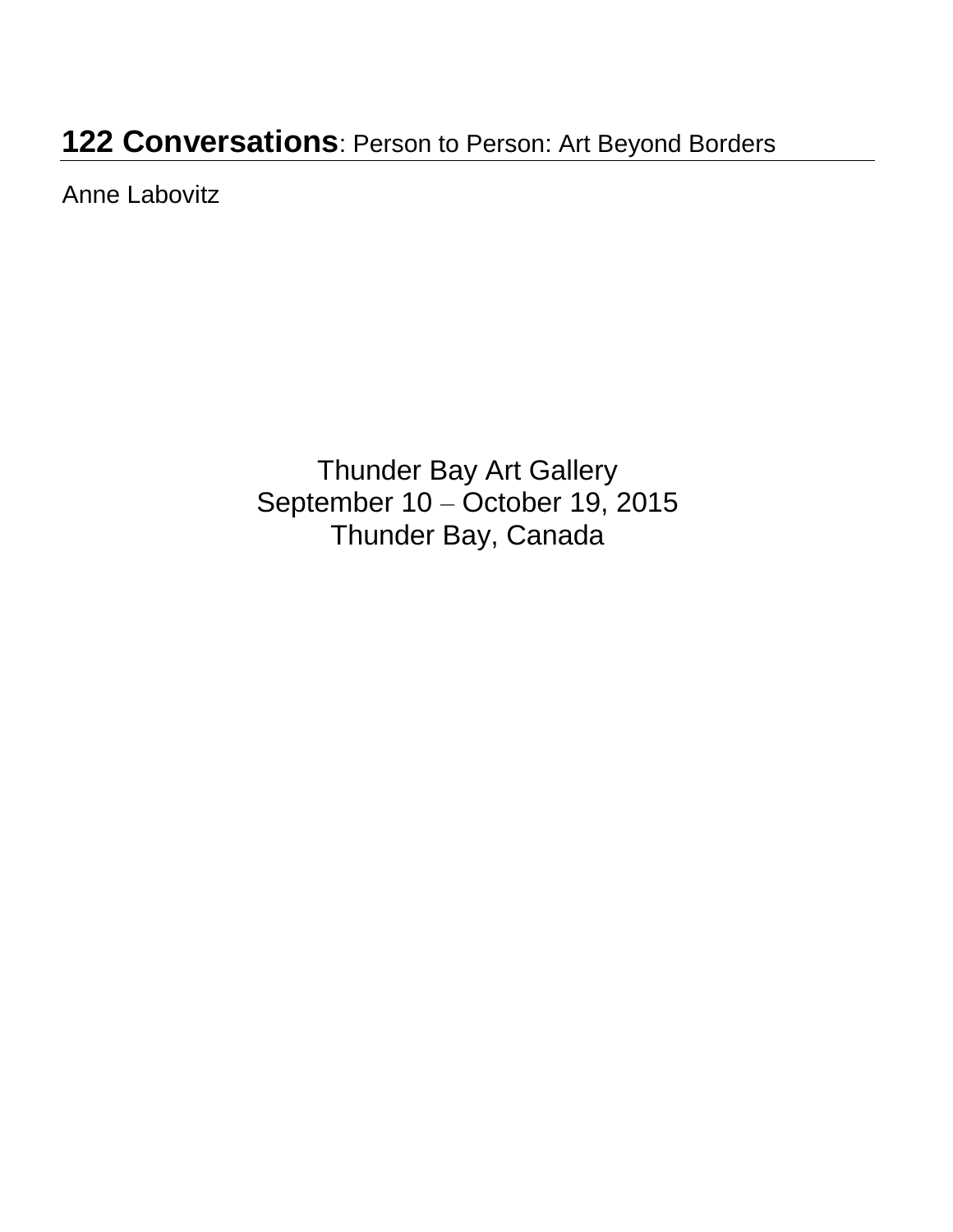#### **Exhibition gallery list:**

Anne Labovitz (American, b. 1965)

*Choice, 2015* Collected studio drippings on canvas pockets holding sheets of Rives BFK with acrylic and polymer emulsion. canvas: 101 x 183 cm ∙ paper: 15 x 15 cm ∙ wall installation: 500 x 160 cm

Open invitation to choose a color and share a story on the colored sheet. Write your name, scribe a story, provide a drawing or offer a personal myth, anything you would like to share or add to the anthology of stories. After completing your color tile, hook it to the wall in a location of your choice.

At the completion of this exhibition your story will be bound together with all the Thunder Bay stories and travel to the sister cities.

#### PLEASE TOUCH

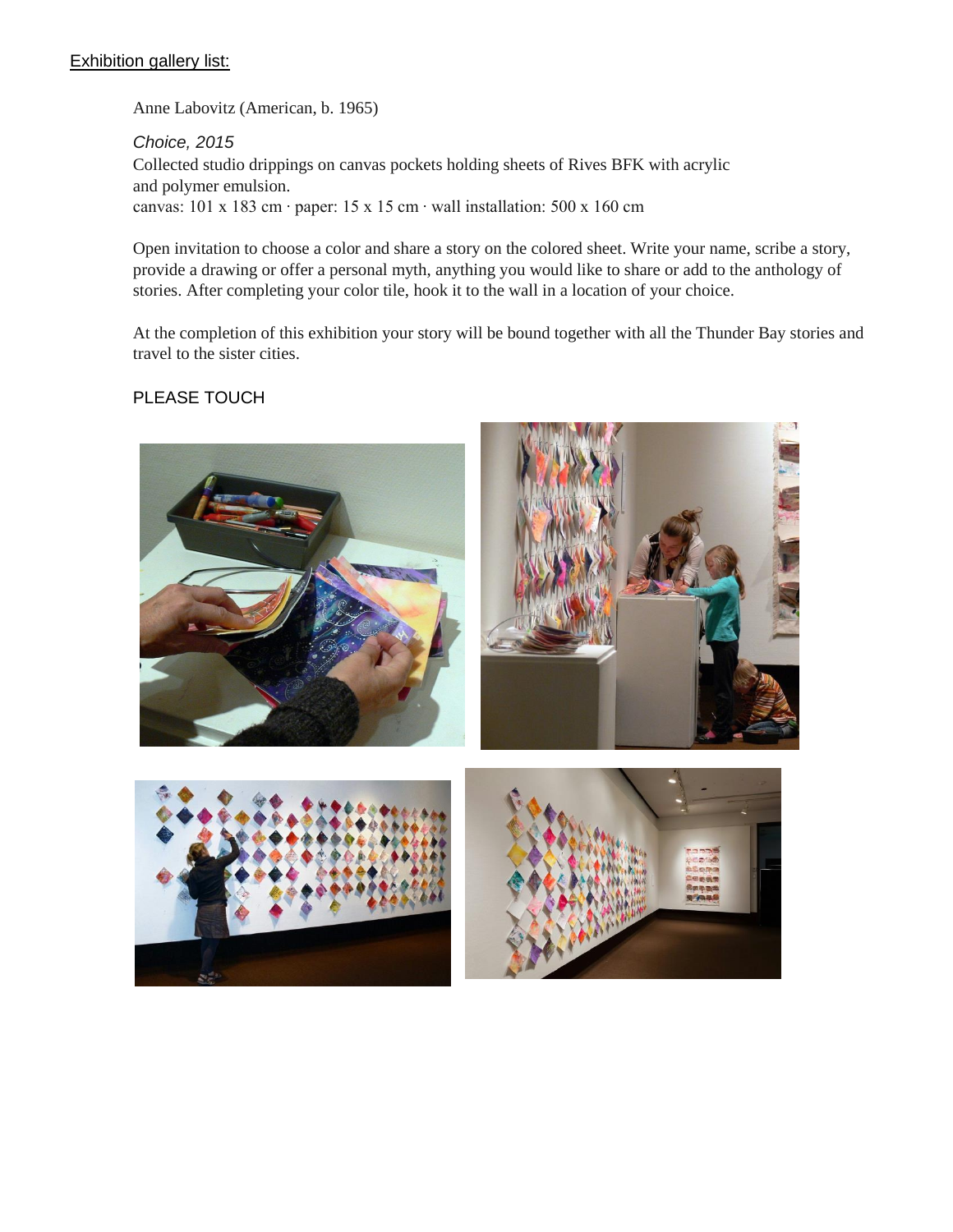Anne Labovitz (American, b. 1965)

#### *All Sign Together, 2015*

Acrylic, polymer emulsion with graphite and Caran d'Ache and signatures on Rives BFK paper 102 cm x 102 cm, bound with metal rings

Flip book includes 4 pieces to date. The first piece was created by the artist in the form of a flag using participants' names at Duluth's Fourth Fest this past July 4, 2015. The second piece, created concurrently by the public includes signatures and other text offered by individuals. Japanese signatures from the Ohara-Isumi City delegation comprise the third piece and the fourth is a compilation of signatures from Russian exchange students visiting Duluth created at UMD's MMAD Lab. This book is additive. Please sign or leave your mark on the large paper on table. The piece will be fractioned and added to the book. This flip book will grow as the exhibition travels!

#### TOUCH PLEASE! FLIP THROUGH!







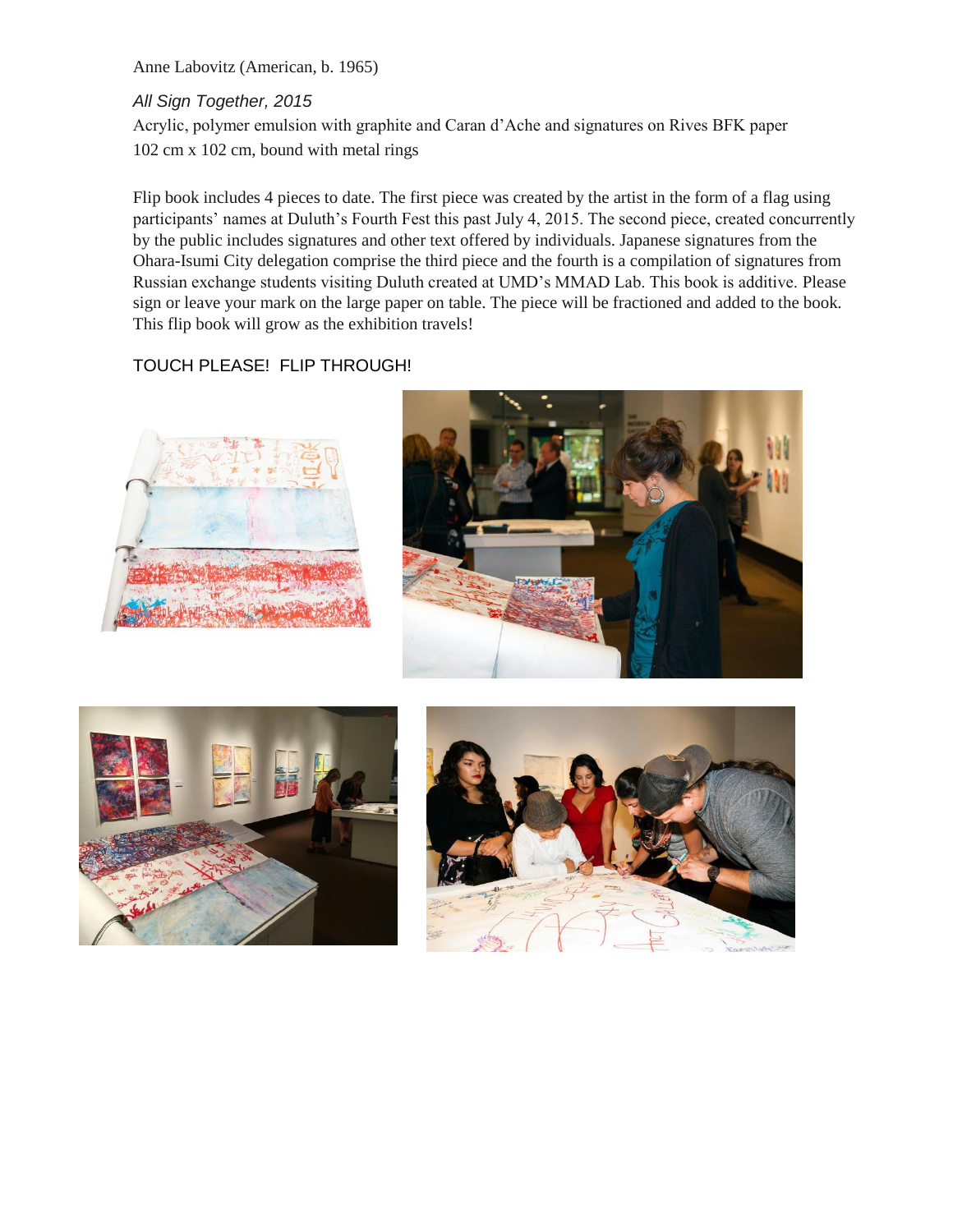### Audio Station

Anne Labovitz (American, b. 1965) *Voices, 2015* Excerpted interviews, 30 min loop Created in collaboration with Abi Tariq, sound artist from Karachi, Pakistan, currently living in Paris.

Random voice excerpts taken from the 60 interviews.

Paintings (6), 101.6 x 101.6 cm (4 sections ea 50.8 cm by 50.8 cm): each with caption labels

Anne Labovitz (American, b. 1965) *Rania, Iraqi Kurdistan, 2015* Acrylic, polymer emulsion with graphite and Caran d'Ache on Rives BFK paper. 4 sections



Anne Labovitz (American, b. 1965) *Duluth, Minnesota, USA, 2015* Acrylic, polymer emulsion with graphite and Caran d'Ache on Rives BFK paper. 4 sections

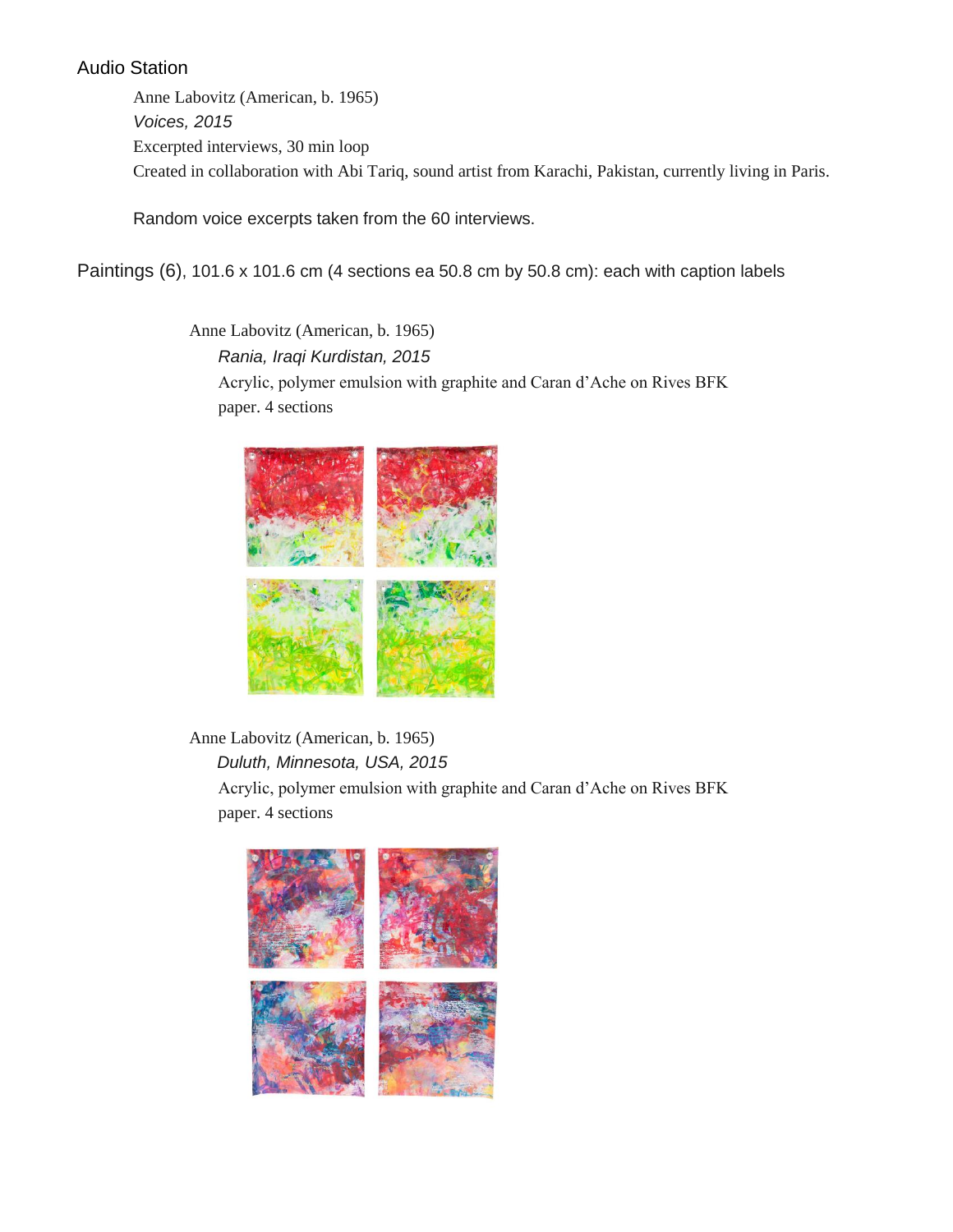Anne Labovitz (American, b. 1965) *Ohara-Isumi City, Japan, 2015* Acrylic, polymer emulsion with graphite and Caran d'Ache on Rives BFK paper. 4 sections



#### Anne Labovitz (American, b. 1965) *Petrozavodsk, Russia, 2015*

Acrylic, polymer emulsion with graphite and Caran d'Ache on Rives BFK paper. 4 sections



Anne Labovitz (American, b. 1965) *Thunder Bay, Canada, 2015* Acrylic, polymer emulsion with graphite and Caran d'Ache on Rives BFK paper. 4 sections

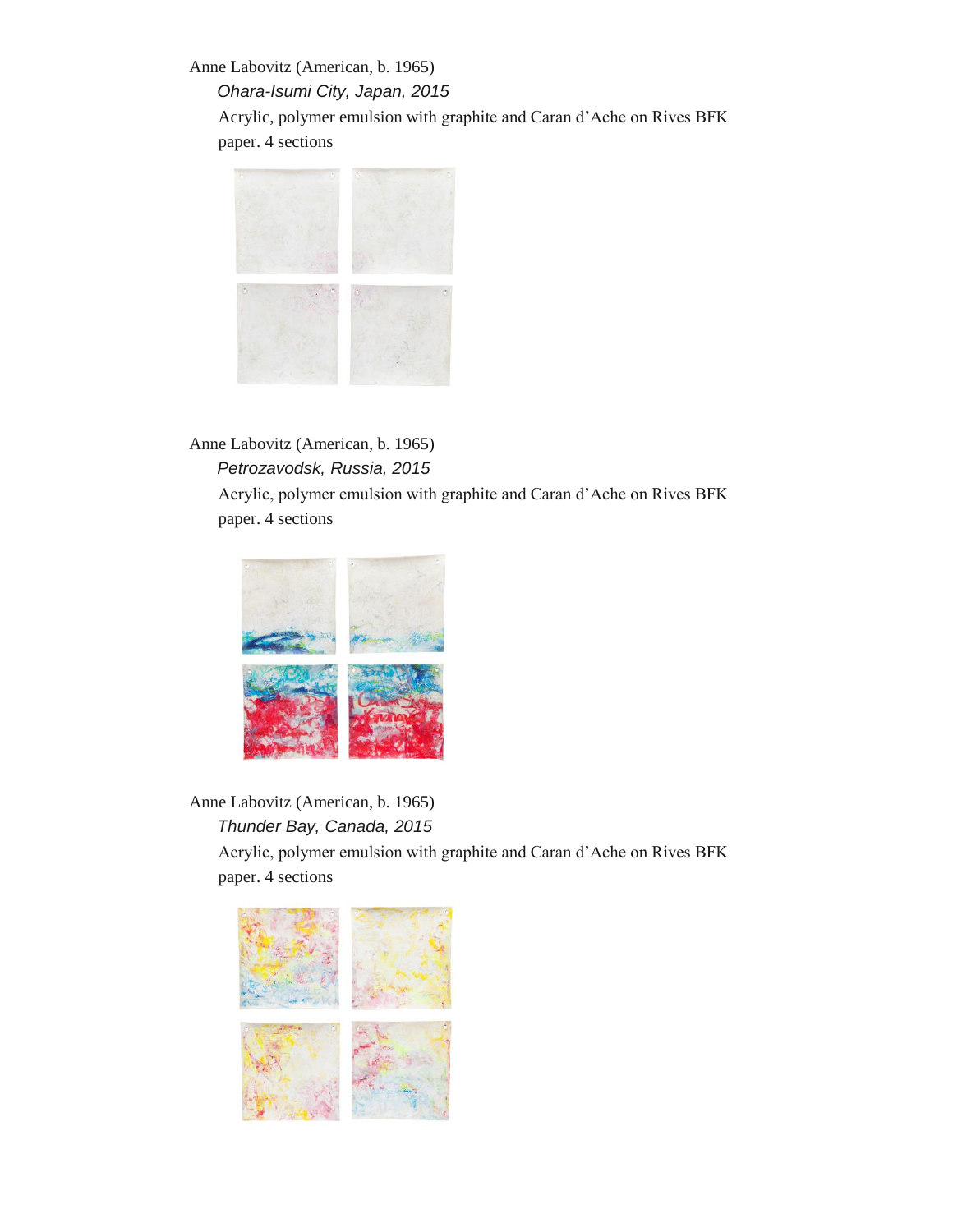Anne Labovitz (American, b. 1965) *Växjö, Sweden, 2015* Acrylic, polymer emulsion with graphite and Caran d'Ache on Rives BFK paper. 4 sections



Gratitude Painting Certificates (6), acrylic on Rives BFK paper, 15 x 23 cm each

Anne Labovitz (American, b. 1965) *Rania, Iraqi Kurdistan, 2015 Duluth, Minnesota, USA, 2015 Ohara-Isumi City, Japan, 2015 Petrozavodsk, Russia, 2015 Thunder Bay, Canada, 2015 Växjö, Sweden, 2015*